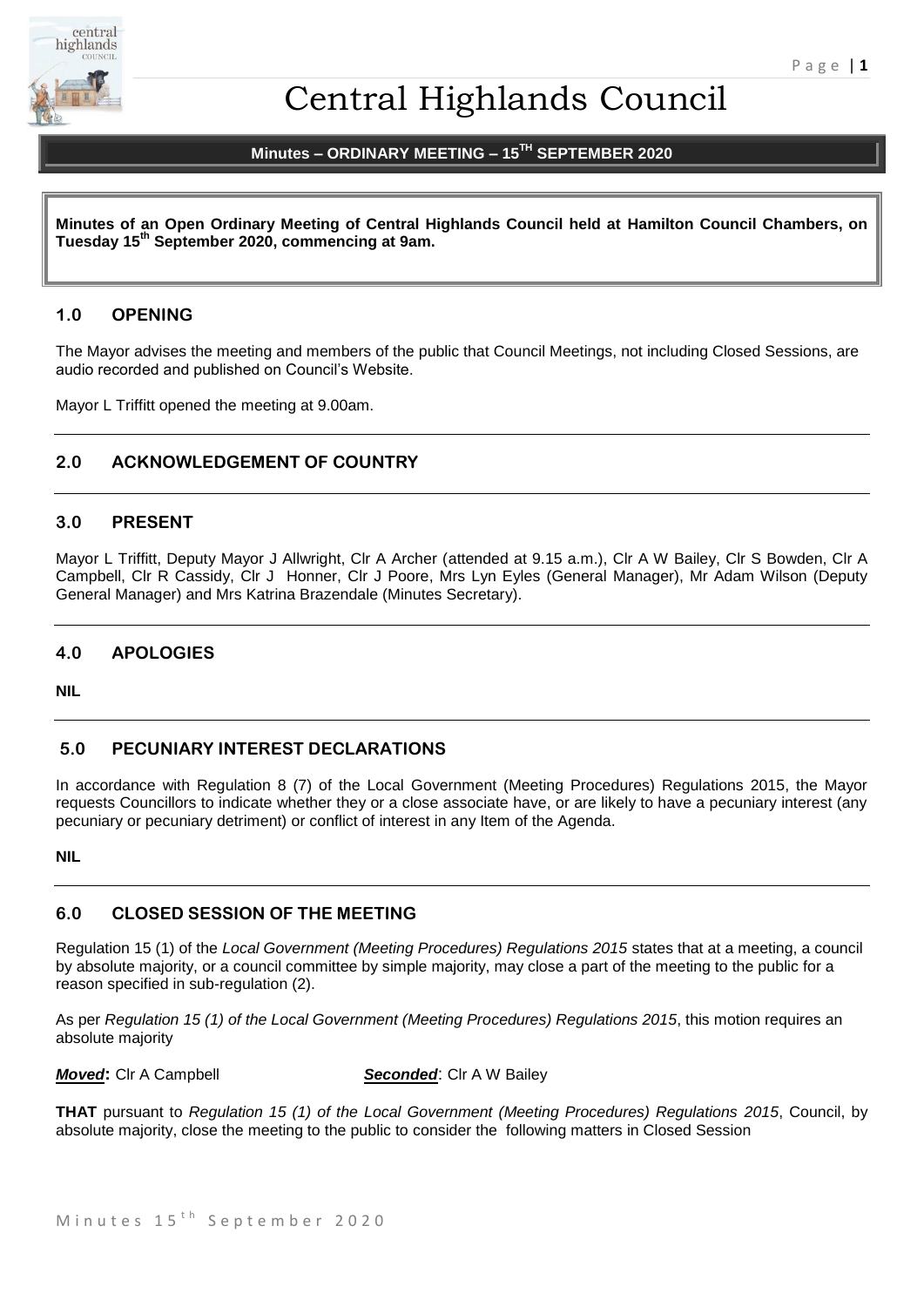| Item<br><b>Number</b> | <b>Matter</b>                                                                                                               | <b>Local Government (Meeting Procedures) Regulations</b><br>2015                                                                                                                                                                                                                                                    |
|-----------------------|-----------------------------------------------------------------------------------------------------------------------------|---------------------------------------------------------------------------------------------------------------------------------------------------------------------------------------------------------------------------------------------------------------------------------------------------------------------|
| 1                     | Confirmation of the Minutes of the<br>Closed Session of the Ordinary Meeting<br>of Council held on 18 August 2020           | Regulation 15 $(2)(g)$ – information of a personal and<br>confidential nature or information provided to Council on the<br>condition it is kept confidential                                                                                                                                                        |
| $\overline{2}$        | Quotes Vehicle Replacements                                                                                                 | Regulation 15 $(2)(d)$ – contracts, and tenders, for the supply<br>of goods and services and their terms, conditions, approval<br>and renewal                                                                                                                                                                       |
| 3.                    | Tenders Supply<br><b>Delivery</b><br>and<br>of<br><b>Bitumen Reseals</b>                                                    | Regulation 15 $(2)(d)$ – contracts, and tenders, for the supply<br>of goods and services and their terms, conditions, approval<br>and renewal                                                                                                                                                                       |
| 4                     | Legal Advice                                                                                                                | Regulation 15 $(2)(g)$ – information of a personal and<br>confidential nature or information provided to Council on the<br>condition it is kept confidential                                                                                                                                                        |
| 5                     | General Manager's Report                                                                                                    | Regulation 15 $(2)(g)$ – information of a personal and<br>confidential nature or information provided to Council on the<br>condition it is kept confidential                                                                                                                                                        |
| 6                     | Application for Assistance under Policy<br>No 2020-58 Commercial Addendum to<br><b>Financial Hardship Assistance Policy</b> | Regulation 15 $(2)(i)$ – the personal hardship pf any person<br>who is resident in, or is a ratepayer in, the relevant municipal<br>area                                                                                                                                                                            |
| 7                     | Consideration of Matters for Disclosure<br>to the Public                                                                    | Regulation 15 (8) - While in a closed meeting, the Council, or<br>Council Committee, is to consider whether any discussions,<br>decisions, reports or documents relating to that closed<br>meeting are to be kept confidential or released to the public,<br>taking into account privacy and confidentiality issues |

#### *FOR the Motion:*

#### **CARRIED**

Mayor L Triffitt, Deputy Mayor J Allwright, Clr A Archer, Clr A W Bailey, Clr S Bowden, Clr A Campbell, Clr R Cassidy, Clr J Honner and Clr J Poore.

#### **6.1 MOTION OUT OF CLOSED SESSION**

*Moved:* Clr A Campbell *Seconded:* Clr J Honner

**That** the Council:

(1) Having met and dealt with its business formally move out of the closed session; and

(2) Resolved to report that it has determined the following:

| <b>Item</b>   | <b>Matter</b>                                                                                                     | <b>Outcome</b>                                                                                            |
|---------------|-------------------------------------------------------------------------------------------------------------------|-----------------------------------------------------------------------------------------------------------|
| <b>Number</b> |                                                                                                                   |                                                                                                           |
|               | Confirmation of the Minutes of the<br>Closed Session of the Ordinary Meeting<br>of Council held on 18 August 2020 | Minutes of the Closed Session of the Ordinary Meeting<br>of Council held on 18 August 2020 were confirmed |
|               | Quotes Vehicle Replacements                                                                                       | Council accepted the quotes from                                                                          |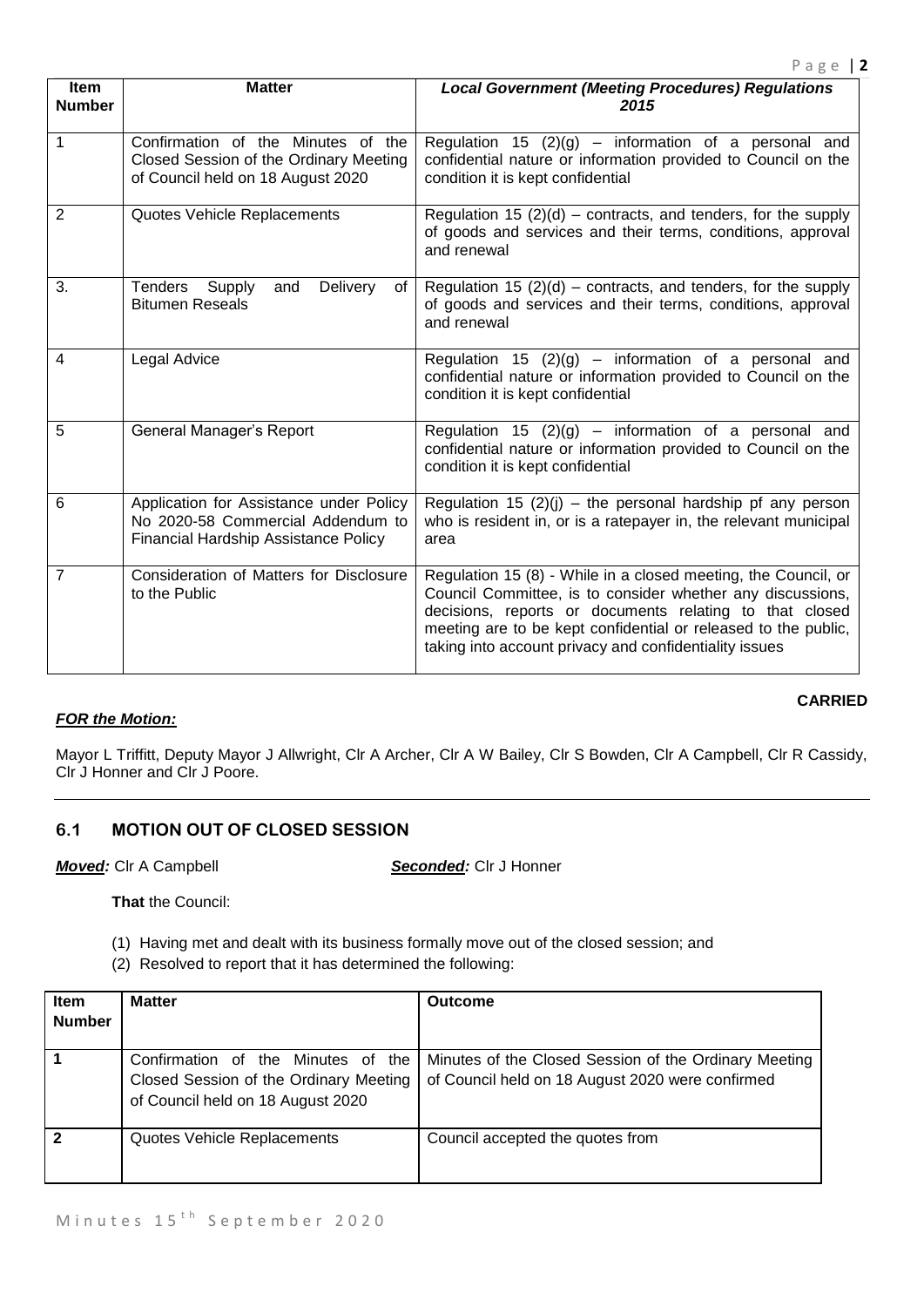| $\mathbf{3}$   | Tenders Supply and Delivery of Bitumen<br>Reseals                                                                               | Council accepted the tender from Fulton Hogan for<br>Councils 2020/21 reseal works      |
|----------------|---------------------------------------------------------------------------------------------------------------------------------|-----------------------------------------------------------------------------------------|
| $\overline{4}$ | Legal Advice                                                                                                                    | The advice provided was noted                                                           |
| 5              | General Manager's Report                                                                                                        | The report provided was received and noted                                              |
| 6              | Application for Assistance under Policy<br>No 2020-58 - Commercial Addendum to<br>Financial hardship Assistance Model<br>Policy | A Remission of \$1,000 on rates was granted to the<br>applicant as per Council's policy |
| $\overline{7}$ | Consideration of Matters for Disclosure<br>to the Public                                                                        | Matters were considered                                                                 |

#### *FOR the Motion:*

Mayor L Triffitt, Deputy Mayor J Allwright, Clr A Archer, Clr A W Bailey, Clr S Bowden, Clr A Campbell, Clr R Cassidy, Clr J Honner and Clr J Poore.

#### **OPEN MEETING TO PUBLIC**

Due to COVID-19 a limit of 4 members of the public, at any one time will be applied.

#### **7.0 DEPUTATIONS**

- 10.15 10.30 Members of the HATCH Executive to present to Council
- 10.30 10.45 Ms Allie Bock & Ms Vanessa Fletcher Parasitic Infestations Causing Death in Native Wildlife in the Central Highlands
- 11.00 11.30 Damian Mackey Update on Draft Local Provisions Schedule

#### **7.1 PUBLIC QUESTION TIME**

#### **8.0 MAYORAL COMMITMENTS**

- 13 August 2020 **Business of Council**
- 13 August 2020 Meeting with Ratepayer
- 17 August 2020 Business of Council
- 18 August 2020 Ordinary Meeting of Council Bothwell
- 19 August 2020 HATCH Meeting at Bothwell Football Club & Community Centre
- 20 August 2020 Business of Council
- 20 August 2020 Photo Shoot Hollow Tree
- 24 August 2020 Business of Council
- 25 August 2020 Business of Council
- 26 August 2020 Business of Council
- 26 August 2020 Meeting with Councillor
- 27 August 2020 Business of Council
- 1 September 2020 Business of Council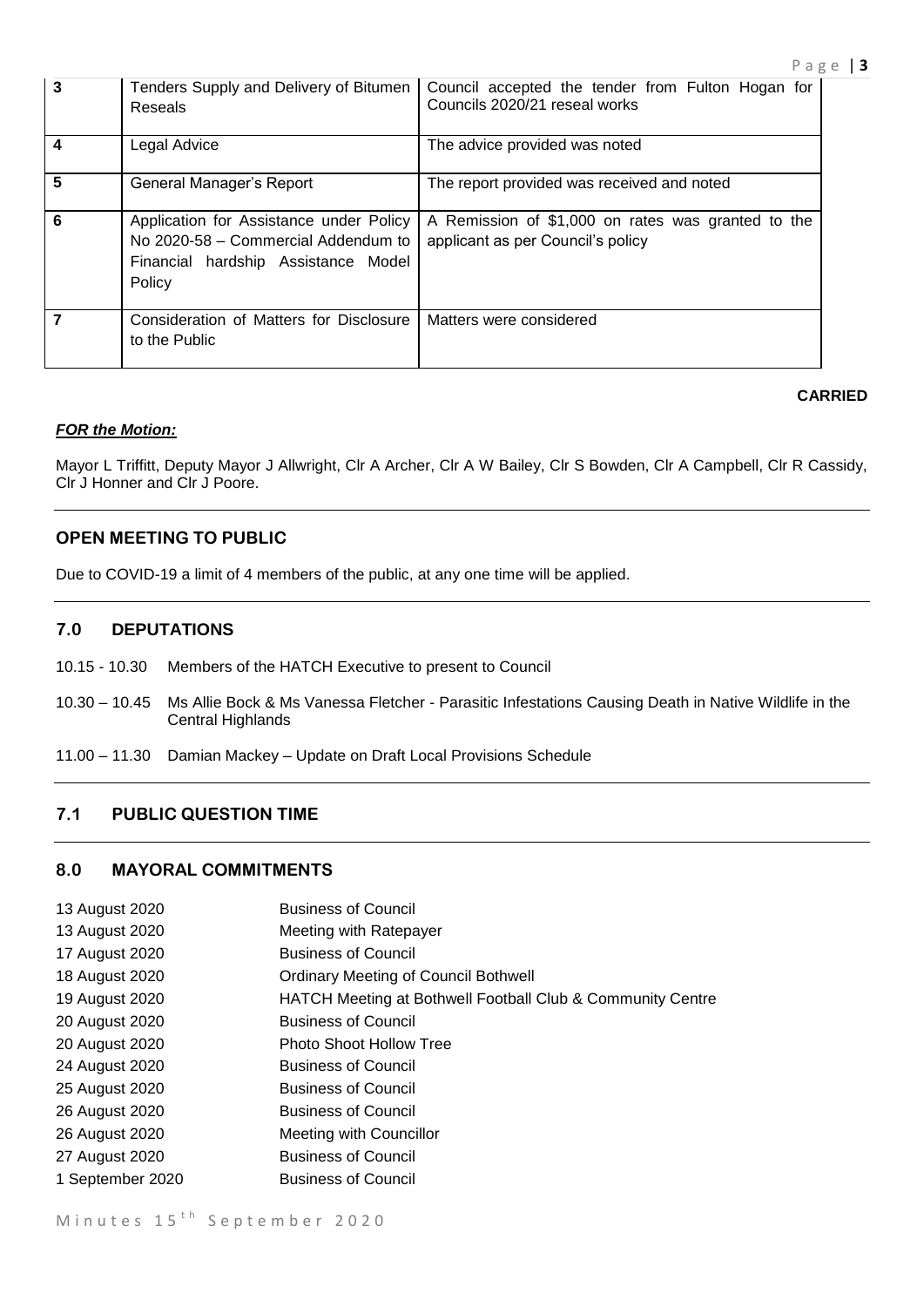| 2 September 2020 | Meeting with Deputy Mayor & Ratepayers RE Fentonbury Memorial |
|------------------|---------------------------------------------------------------|
| 3 September 2020 | <b>Business of Council</b>                                    |
| 3 September 2020 | Meeting with Councillor                                       |
| 7 September 2020 | <b>Business of Council</b>                                    |
| 8 September 2020 | By-Law Workshop at Bothwell Football Club & Community Centre  |
| 9 September 2020 | Meeting Yingina / Great Lake Adventure Trial                  |
| 9 September 2020 | Meeting with John Tucker MP                                   |
|                  |                                                               |

# **8.1 COUNCILLOR COMMITMENTS**

### *Clr A Campbell*

| <b>Ordinary Meeting, Bothwell</b>                              |
|----------------------------------------------------------------|
| <b>HATCH Meeting, Bothwell</b>                                 |
| Audit Panel Meeting, Hamilton                                  |
| Health and Wellbeing Working Group Meeting, Hamilton           |
| By-Law Workshop, Bothwell                                      |
| HATCH, Healthy Connect Project Working Group Meeting, Hamilton |
|                                                                |
| <b>Ordinary Council Meeting Bothwell</b>                       |
| By-Law Workshop                                                |
|                                                                |
| <b>Ordinary Council Meeting Bothwell</b>                       |
| Football Club & Community Centre Meeting                       |
| By-Law Workshop                                                |
|                                                                |

#### **STATUS REPORT COUNCILLORS**

| Item No. | <b>Meeting Date</b> | Agenda Item | Task                                                           | <b>Councillor Responsible</b> | <b>Current Status</b>                                                                | <b>Completed Date</b> |
|----------|---------------------|-------------|----------------------------------------------------------------|-------------------------------|--------------------------------------------------------------------------------------|-----------------------|
|          |                     |             | Derwent Catchment Project - Strategic Plan for the             |                               | On going to provide Council with updates each Council                                |                       |
|          | 18-Feb-20           |             | 12.1 development of Agriculture and Tourism                    | Deputy Mayor Allwright        | meeting                                                                              |                       |
|          |                     |             |                                                                |                               | On going to provide Council with updates each Council                                |                       |
|          | 18-Feb-20           |             | 16.3 AFLT Statewide Facilities Plan                            | Deputy Mayor Allwright        | meeting                                                                              |                       |
|          |                     |             |                                                                |                               | Mayor Triffitt, CIr Campbell & On going to provide Council with updates each Council |                       |
|          | 18-Feb-20           |             | 16.5 Cattle Hill Wind Farm Community Fund Committee CIr Honner |                               | meeting                                                                              |                       |

# **8.2 GENERAL MANAGER'S COMMITMENTS**

| 18 August 2020    | <b>Council Meeting</b>                   |
|-------------------|------------------------------------------|
| 20 August 2020    | Meeting re Hollow Tree Road Safety Audit |
| 24 August 2020    | <b>Audit Panel Meeting</b>               |
| 27 August 2020    | Health & Wellbeing Meeting               |
| 7 September 2020  | Meeting A Benson & Anthony McConnor      |
| 8 September 2020  | <b>Plant Committee Meeting</b>           |
| 8 September 2020  | Council Workshop proposed By-Law         |
| 9 September 2020  | Meeting with Matt Fishburn & Tony Hart   |
| 9 September 2020  | Meeting Mayor and John Tucker MP         |
| 14 September 2020 | South Central Sub-Committee Meeting      |
|                   |                                          |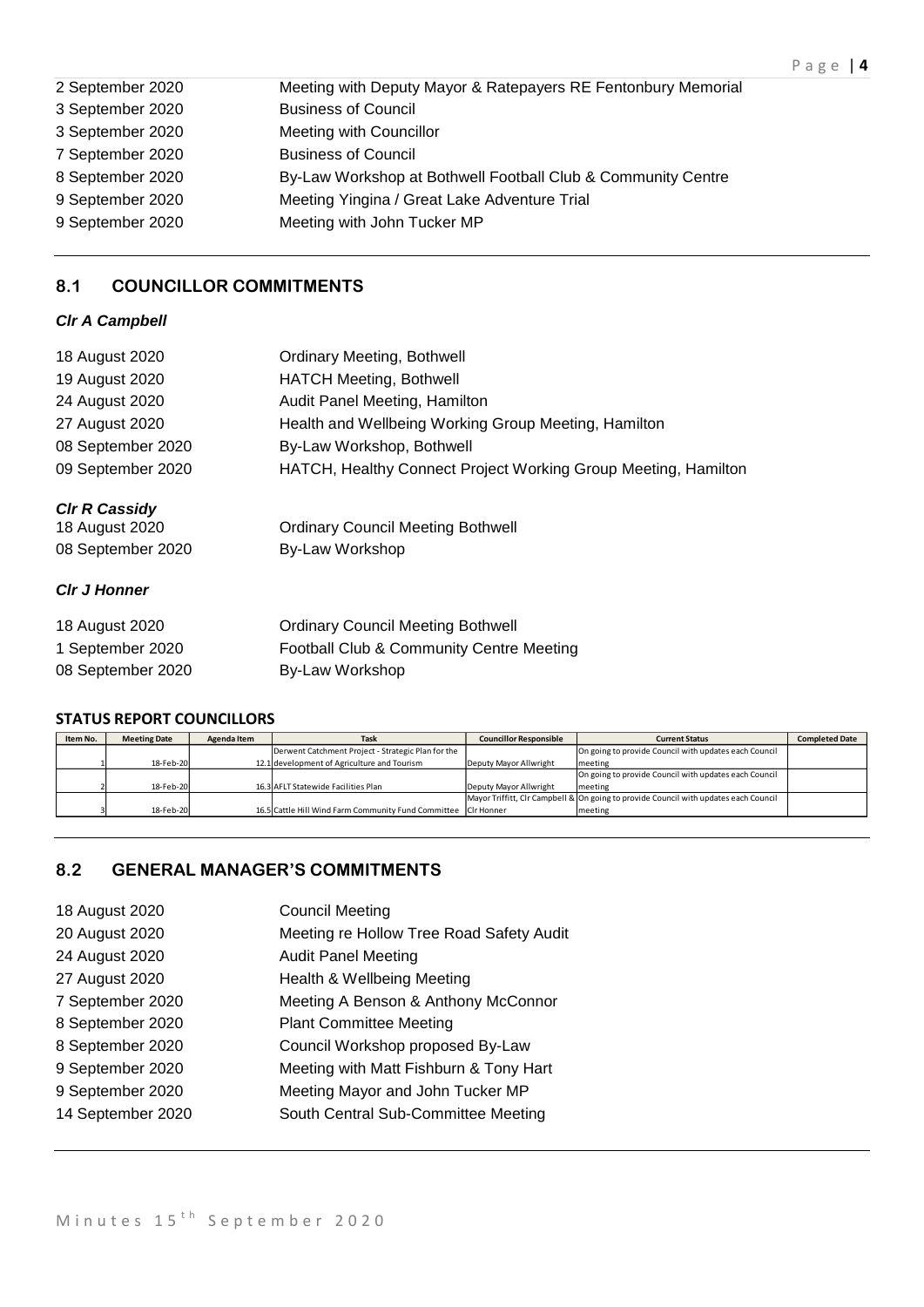### **8.3 DEPUTY GENERAL MANAGER'S COMMITMENTS**

| 18 August 2020    | <b>Ordinary Council Meeting</b>                                        |
|-------------------|------------------------------------------------------------------------|
| 19 August 2020    | LGAT Lunchtime Webinar Series - Mr Graeme Lynch                        |
| 24 August 2020    | <b>Audit Panel Meeting</b>                                             |
| 25 August 2020    | Southern Region Social Recovery Committee Meeting                      |
| 1 September 2020  | Bothwell Football Club & Community Centre Management Committee Meeting |
| 2 September 2020  | Southern Council Recovery Committee Meeting                            |
| 3 September 2020  | Central Highland Visitor Centre Management Committee                   |
| 8 September 2020  | Southern Region Social Recovery Committee Meeting                      |
| 16 September 2020 | Central Highlands Council ASU Bargaining EBA Meeting                   |

# **9.0 NOTIFICATION OF COUNCIL WORKSHOPS HELD**

By-Law Workshop 8<sup>th</sup> September 2020 Bothwell

#### **9.1 FUTURE WORKSHOPS**

Meeting with the President & CEO of LGAT – date to be determined

### **10.0 MAYORAL ANNOUNCEMENTS**

The Mayor read a letter that was received from Minister Ferguson regarding the Florentine River Bridge

#### **11.0 MINUTES**

#### **11.1 RECEIVAL DRAFT MINUTES ORDINARY MEETING**

*Moved***:** Clr J Honner *Seconded*: Clr A Campbell

**THAT** the Draft Minutes of the Open Council Meeting of Council held on Tuesday 18<sup>th</sup> August 2020 be received. **CARRIED**

#### *FOR the Motion:*

Mayor L Triffitt, Deputy Mayor J Allwright, Clr A Archer, Clr A W Bailey, Clr S Bowden, Clr A Campbell, Clr R Cassidy, Clr J Honner and Clr J Poore.

#### **11.2 CONFIRMATION OF MINUTES ORDINARY MEETING**

*Moved***:** Clr J Honner *Seconded*: Clr J Poore

**THAT** the Minutes of the Open Council Meeting of Council held on Tuesday 18<sup>th</sup> August 2020 be confirmed.

#### *FOR the Motion:*

Mayor L Triffitt, Deputy Mayor J Allwright, Clr A Archer, Clr A W Bailey, Clr S Bowden, Clr A Campbell, Clr R Cassidy, Clr J Honner and Clr J Poore.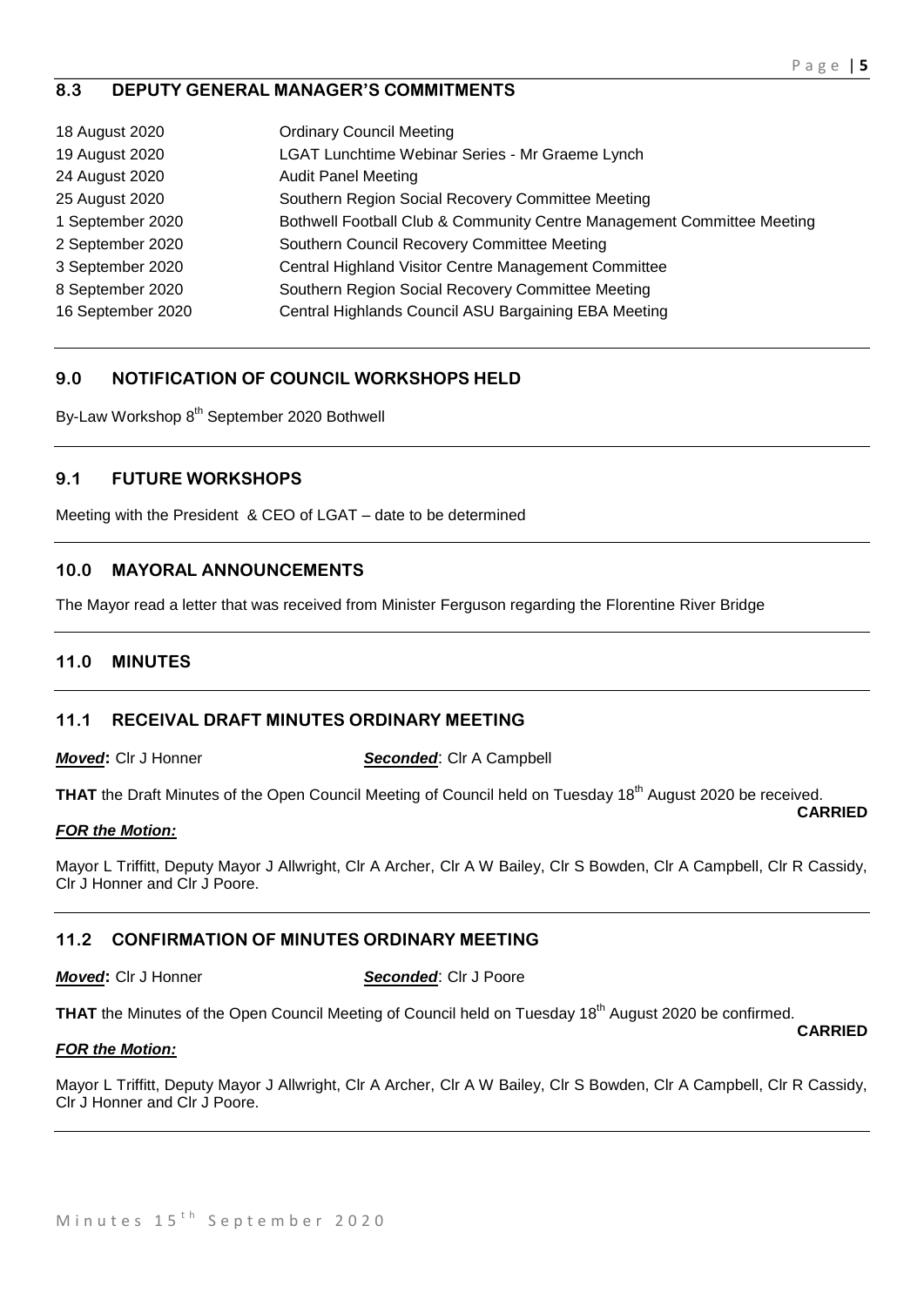### **11.3 RECEIVAL DRAFT MINUTES BOTHWELL FOOTBALL CLUB & COMMUNITY CENTRE MANAGEMENT COMMITTEE MEETING**

*Moved***:** Clr J Honner *Seconded*: Clr J Poore

**THAT** the Draft Minutes of the Bothwell Football Club & Community Centre Management Committee Meeting held on Tuesday 1<sup>st</sup> September 2020 be received.

#### *FOR the Motion:*

Mayor L Triffitt, Deputy Mayor J Allwright, Clr A Archer, Clr A W Bailey, Clr S Bowden, Clr A Campbell, Clr R Cassidy, Clr J Honner and Clr J Poore.

#### **12.0 BUSINESS ARISING**

- 15.1 Correspondence sent by Development & Environmental Services Manager
- 15.2 Correspondence sent by Mayor
- 15.5 Comments to be reviewed by Development & Environmental Services Manager
- 16.1 Correspondence sent by Acting Works and Service Manager
- 16.2 Correspondence sent by Acting Works and Service Manager
- 16.3 Correspondence sent by Acting Works and Service Manager
- 16.4 Correspondence sent by General Manager
- 17.1 Correspondence sent by Deputy General Manager
- 17.2 Correspondence sent by Deputy General Manager
- 17.3 Council policy on council website
- 17.4 Council policy on council website
- 17.5 Council policy on council website
- 17.6 Council policy on council website
- 17.7 Correspondence sent by General Manager
- 18.1 Correspondence sent by Deputy General Manager
- 18.2 Correspondence sent by Deputy General Manager
- 18.3 Correspondence sent by Mayor

#### **13.0 DERWENT CATCHMENT PROJECT REPORT**

*Moved***:** Clr A Campbell *Seconded*: Clr J Poore

**THAT** the Derwent Catchment Project report be received.

#### *FOR the Motion:*

Mayor L Triffitt, Deputy Mayor J Allwright, Clr A Archer, Clr A W Bailey, Clr S Bowden, Clr A Campbell, Clr R Cassidy, Clr J Honner and Clr J Poore.

#### **14.0 FINANCE REPORT**

*Moved***:** Cir J Honner **Seconded**: Cir A W Bailey

**THAT** the Finance Reports be received.

#### *FOR the Motion:*

Mayor L Triffitt, Deputy Mayor J Allwright, Clr A Archer, Clr A W Bailey, Clr S Bowden, Clr A Campbell, Clr R Cassidy, Clr J Honner and Clr J Poore.

# **CARRIED**

**CARRIED**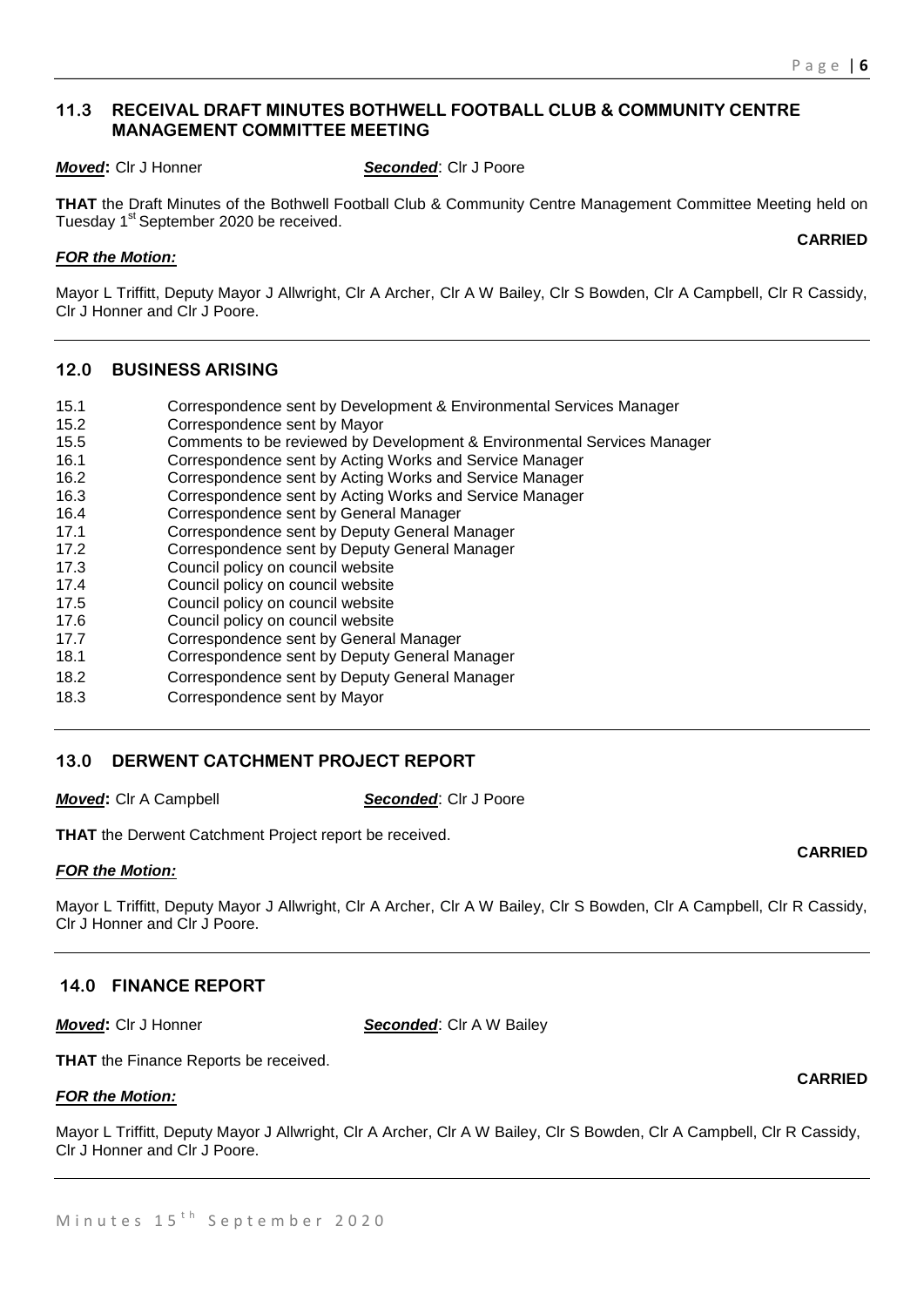### **15.0 DEVELOPMENT & ENVIRONMENTAL SERVICES**

In accordance with Regulation 25(1) of the Local Government (Meeting Procedures) Regulations 2015, the Mayor advises that the Council intends to act as a Planning Authority under the Land Use Planning and Approvals Act 1993, to deal with the following items:

*Moved***:** Clr R Cassidy **Seconded**: Clr A W Bailey

**THAT** the Development & Environmental Services Report be received.

#### *FOR the Motion:*

**CARRIED**

**CARRIED**

Mayor L Triffitt, Deputy Mayor J Allwright, Clr A Archer, Clr A W Bailey, Clr S Bowden, Clr A Campbell, Clr R Cassidy, Clr J Honner and Clr J Poore.

*Tracey Turale, Pip Allwright Members of the HATCH Executive and Graham Rogers (Manager Development Services) attended the meeting at 10.10 a.m.*

#### **15.1 POLICY NO 2017-49 PUBLIC COMMENT ON PLANNING AGENDA ITEMS AT COMMITTEE MEETINGS**

*Moved:* Deputy Mayor J Allwright **Seconded:** Clr R Cassidy

**THAT** Council approve Policy 2017-49 Public Comment on Planning Agenda Items at Committee Meetings.

#### *FOR the Motion:*

Mayor L Triffitt, Deputy Mayor J Allwright, Clr A Archer, Clr A W Bailey, Clr S Bowden, Clr A Campbell, Clr R Cassidy, Clr J Honner and Clr J Poore.

#### **15.2 SECURITY CAMERAS AT BOTHWELL FOOTBALL CLUB AND COMMUNITY CENTRE**

*Moved:* Deputy Mayor J Allwright **Seconded:** Clr A Campbell

**THAT** Council defer item 15.2 until the October 2020 ordinary meeting to seek further information from the supplier and if any grants are available for the project. **CARRIED**

#### *FOR the Motion:*

Mayor L Triffitt, Deputy Mayor J Allwright, Clr A Archer, Clr A W Bailey, Clr S Bowden, Clr A Campbell, Clr R Cassidy, Clr J Honner and Clr J Poore.

*Moved***:** Clr J Poore *Seconded*: Clr A Campbell

**THAT** Council move back to **Item 7.0**.

#### *FOR the Motion:*

Mayor L Triffitt, Deputy Mayor J Allwright, Clr A Archer, Clr A W Bailey, Clr S Bowden, Clr A Campbell, Clr R Cassidy, Clr J Honner and Clr J Poore.

*Aly Bock and Garry Davd attended the meeting at 10.18 a.m.*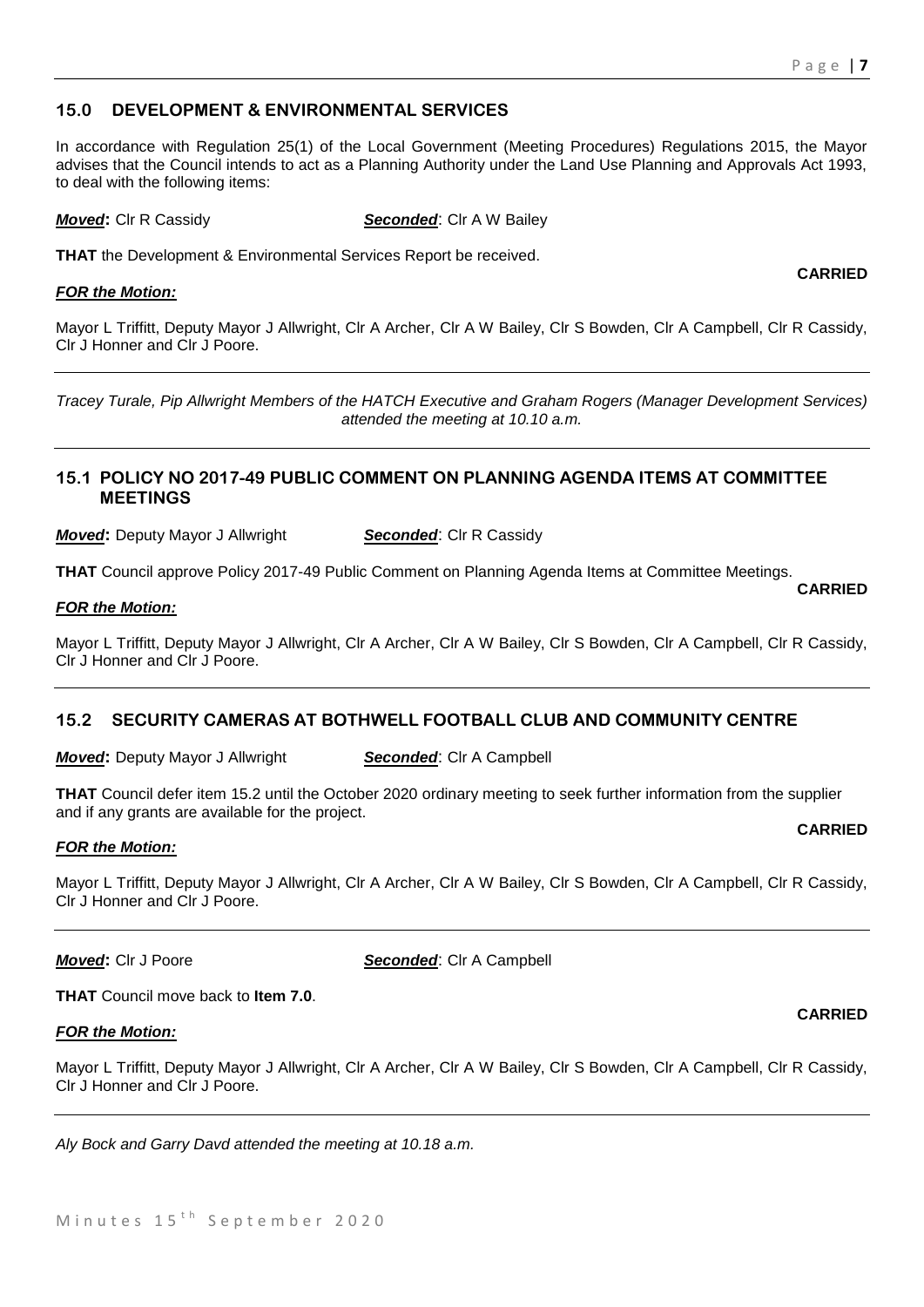Tracey *Turale* and Pip Allwright (members of the HATCH Executive) provided an update to Council on the activities and developments that have been occurring in the Municipality area since their previous updates. The discussions concluded at 10.32 a.m. and they left the meeting.

Aly Bock attended the meeting to discuss parasitic infestations causing death in native wildlife in the Central Highlands and wants Council's support to raise awareness of these issues.

*Damian Mackey attended the meeting at 10.47 a.m.*

*Moved***:** Cir A Archer *Seconded***: Cir R Cassidy** 

**THAT** Council support the request and write a letter to Minister Barnett on behalf of Aly Bock, seeking resources be made available to these project and that the Central Highlands Council is very supportive of looking after our native wildlife.

#### *FOR the Motion:*

Mayor L Triffitt, Deputy Mayor J Allwright, Clr A Archer, Clr A W Bailey, Clr S Bowden, Clr A Campbell, Clr R Cassidy, Clr J Honner and Clr J Poore.

The discussions concluded at 10.54 a.m. and Aly Bock and Garry Davd left the meeting.

Damian Mackey attended the meeting to provide Council with an Update on Draft Local Provisions Schedule. The discussions concluded at 11.35 a.m. and Damian Mackey left the meeting.

*Moved:* Deputy Mayor J Allwright **Seconded:** Clr J Honner

**THAT** Council move back to **Item 15.3**

#### *FOR the Motion:*

Mayor L Triffitt, Deputy Mayor J Allwright, Clr A Archer, Clr A W Bailey, Clr S Bowden, Clr A Campbell, Clr R Cassidy, Clr J Honner and Clr J Poore.

*Clr A Archer and Clr R Cassidy left the meeting at 11.36 a.m.*

#### **15.3 HEAT PUMP AT BOTHWELL FOOTBALL CLUB & COMMUNITY CENTRE**

*Moved***:** Clr J Honner *Seconded*: Clr S Bowden

**THAT** an extra \$5,000 be allocated in the 2020-2021 Budget to allow for the installation of three 10.5kW Wall Mounted Reverse Cycle Heat Pumps and two ceiling fans at the Bothwell Recreation Ground and Community Centre.

#### *FOR the Motion:*

Mayor L Triffitt, Deputy Mayor J Allwright, Clr A W Bailey, Clr S Bowden, Clr A Campbell, Clr J Honner and Clr J Poore.

**CARRIED**

# **CARRIED**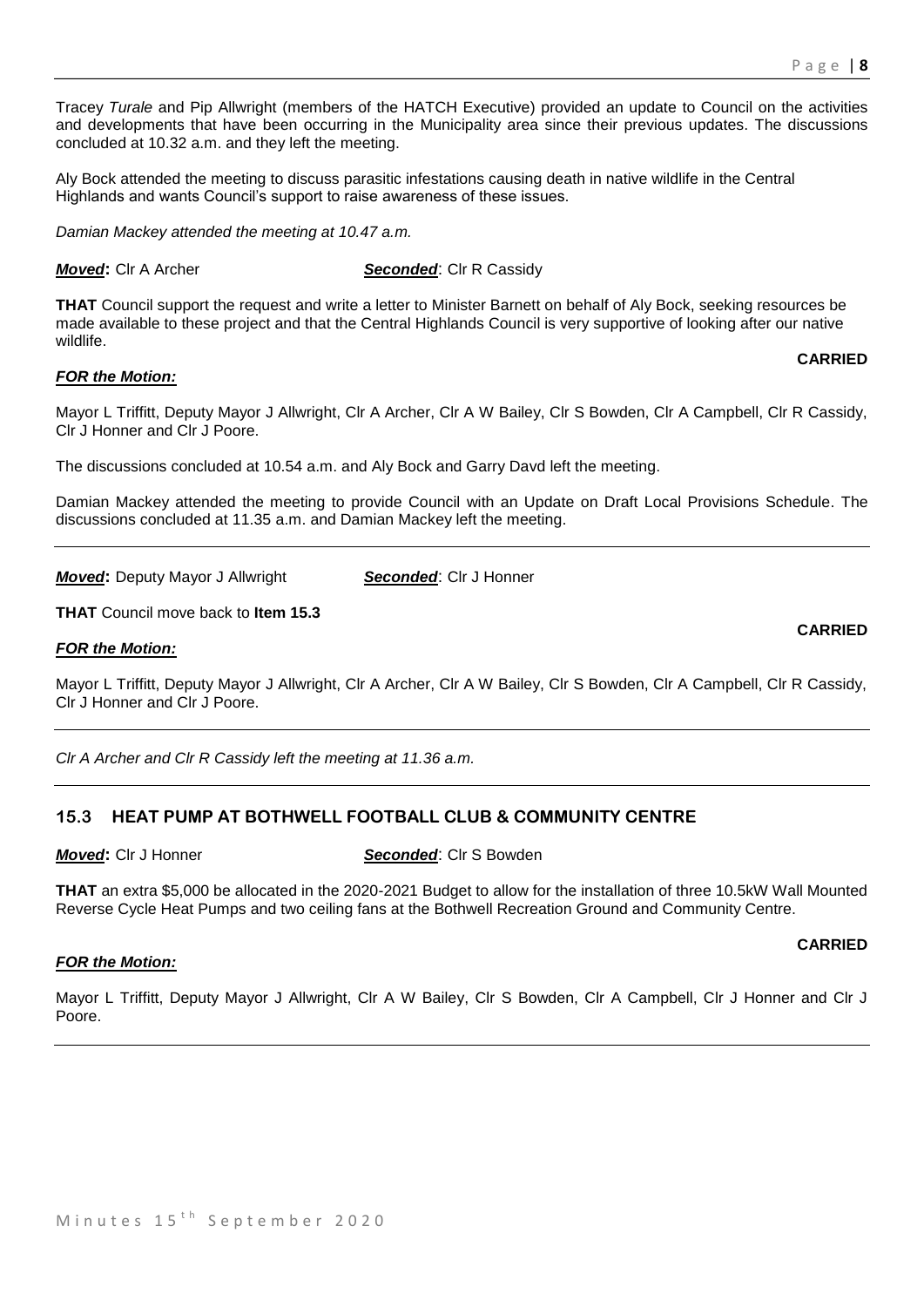### **15.4 REVIEW OF DOG MANAGEMENT POLICY**

*Moved***:** Clr J Poore *Seconded*: Clr J Honner

**THAT** all comments on the Dog Management Policy be forwarded to the Manager Development and Environmental Services by Friday 2<sup>nd</sup> October 2020.

#### *FOR the Motion:*

Mayor L Triffitt, Deputy Mayor J Allwright, Clr A W Bailey, Clr S Bowden, Clr A Campbell, Clr J Honner and Clr J Poore.

*Clr R Cassidy returned to the meeting at 11.41 a.m.*

#### **15.5 CLIMATE CHANGE POLICY**

*Moved:* Deputy Mayor J Allwright **Seconded:** Clr A W Bailey

**THAT** Item 15.5 be deferred and obtain further advice.

#### *FOR the Motion:*

Mayor L Triffitt, Deputy Mayor J Allwright, Clr A W Bailey, Clr S Bowden, Clr A Campbell, Clr R Cassidy, Clr J Honner and Clr J Poore.

#### **15.6 AIR QUALITY BOTHWELL OFFICE**

#### **Noted**

#### **15.7 COVID 19 UPDATE**

**Noted**

### **15.8 EMERGENCY MANAGEMENT - COVID 19 REQUIREMENTS**

**Noted**

#### **15.9 WASTE UPDATE**

**Noted**

#### **CARRIED**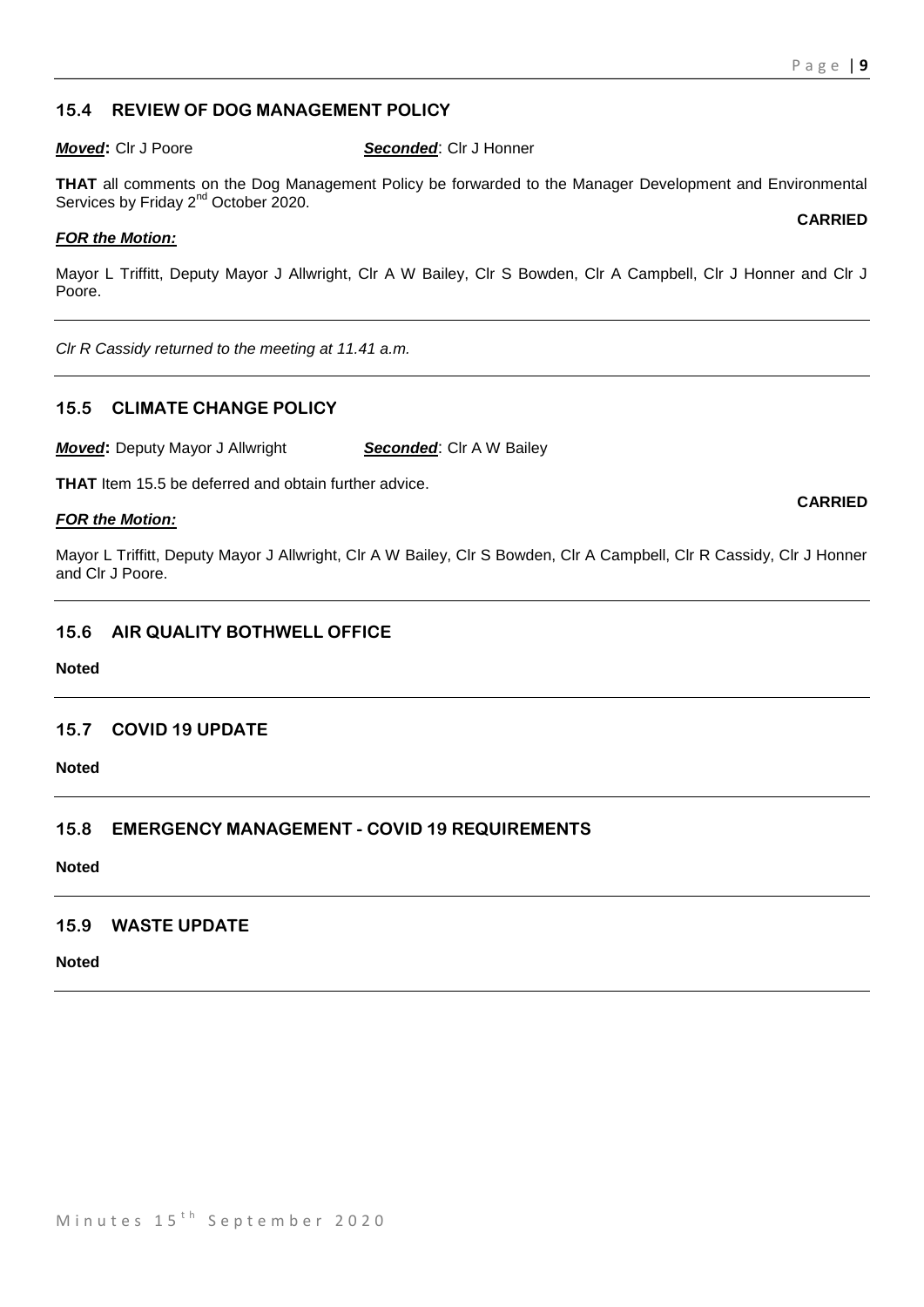# **15.10 FIRE SERVICE ACT REVIEW**

#### *Moved:* Deputy Mayor J Allwright **Seconded:** Clr A Campbell

**THAT** any feedback on the review of the Fire Services Act and all subordinate legislation in 2018 be provided to the Manager of Development and Environmental Services by 12.00noon and further discussions take place tomorrow at the Bothwell Council Chambers at 12.00 noon for those Councillors who wish to attend. This will allow the Manager of Development and Environmental Services to lodge the feedback with the Local Government Association of Tasmania by the COB on the 16 September 2020.

#### *FOR the Motion:*

Mayor L Triffitt, Deputy Mayor J Allwright, Clr A W Bailey, Clr S Bowden, Clr A Campbell, Clr R Cassidy, Clr J Honner and Clr J Poore.

#### **15.11 TASMANIAN WILDERNESS WORLD HERITAGE AREA MANAGEMENT PLAN**

**Noted**

#### **15.12 DRAFT MOU BETWEEN CENTRAL HIGHLANDS COUNCIL AND THE SALVATION ARMY - EMERGENCY CATERING**

**Moved:** Deputy Mayor J Allwright **Seconded:** Clr A W Bailey

**THAT** comment on the draft MOU between Central Highlands Council and the Salvation Army – Emergency Catering be provided to the Manager Development and Environmental Services by Friday 25<sup>th</sup> September 2020.

**CARRIED**

#### *FOR the Motion:*

Mayor L Triffitt, Deputy Mayor J Allwright, Clr A W Bailey, Clr S Bowden, Clr A Campbell, Clr R Cassidy, Clr J Honner and Clr J Poore.

#### **15.13 DES BRIEFING REPORT**

#### **PLANNING PERMITS ISSUED UNDER DELEGATION**

The following planning permits have been issued under delegation during the past month.

#### **NO PERMIT REQUIRED**

| DA NO.       | <b>APPLICANT</b>             | <b>LOCATION</b>                        | <b>PROPOSAL</b>       |
|--------------|------------------------------|----------------------------------------|-----------------------|
| 2020 / 00051 | J & M Jones                  | 19 Jones Road, Miena                   | <b>Dwelling</b>       |
| 2020 / 00054 | R G Dykes                    | 2 Wilburville Road, Wilburville        | Outbuilding           |
| 2020 / 00053 | Quanex                       | 7 Reynolds Neck Road,<br>Reynolds Neck | Outbuilding           |
| 2020 / 00058 | Simmons Wolfhagen<br>Lawyers | 30 & 32 Thiessen Crescent,<br>Miena    | <b>Adhesion Order</b> |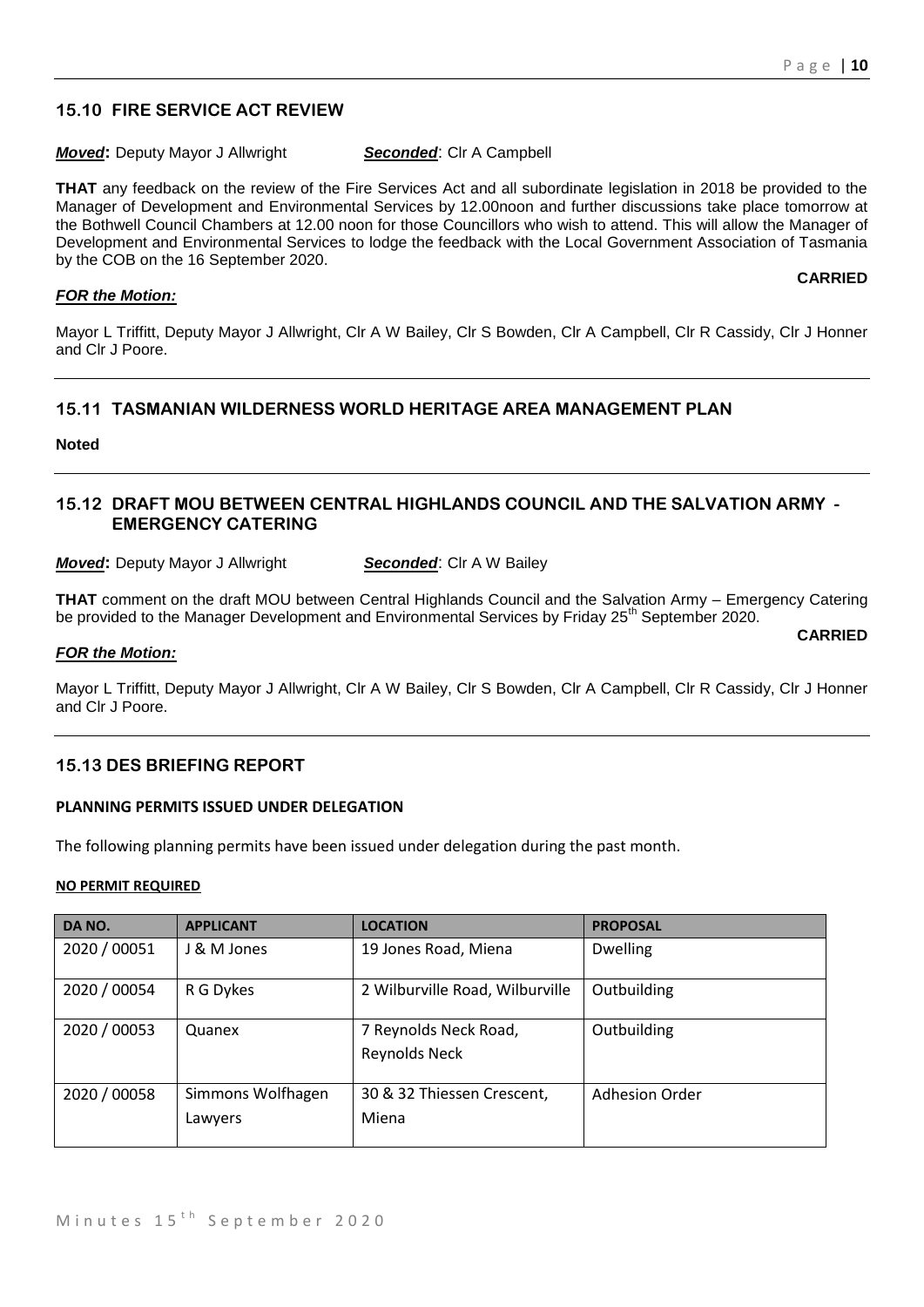#### **PERMITTED**

| DA NO.       | <b>APPLICANT</b>   | <b>LOCATION</b>              | <b>PROPOSAL</b>          |
|--------------|--------------------|------------------------------|--------------------------|
| 2020 / 00052 | W W Prior, M L Amy | 199 Bradys Lake Road, Bradys | Change of Use to Visitor |
|              |                    | Lake                         | Accommodation            |
|              |                    |                              |                          |

#### **DISCRETIONARY**

| DA NO.       | <b>APPLICANT</b>             | <b>LOCATION</b>               | <b>PROPOSAL</b>              |
|--------------|------------------------------|-------------------------------|------------------------------|
| 2020 / 00041 | <b>Triffett Holdings Pty</b> | 56 Woodmoor Road, Ouse        | Extractive Industry (Level 1 |
|              | Ltd                          |                               | Quarry)                      |
|              |                              |                               |                              |
| 2020 / 00045 | J Chaplin                    | 69 Richardsons Road, National | <b>New Dwelling</b>          |
|              |                              | Park                          |                              |
|              |                              |                               |                              |
| 2020 / 00046 | N A Bunney                   | 16 Elizabeth Street, Bothwell | Outbuilding                  |
|              |                              |                               |                              |

# **ANIMAL CONTROL**

#### **IMPOUNDED DOGS**

No dogs have been impounded over the past month.

#### **STATISTICS AS OF 9 SEPTEMBER 2020**

#### **Registrations**

Number of Dogs Registered – 883 Number of Dogs Pending Re-Registration – 87

#### **Kennel Licences**

Number of Licenses Issued –29 Number of Licences Pending Renewal – 1

*The meeting was suspended for lunch at 12.05 p.m. and resumed at 12.45 p.m. Jason Branch Manager Works and Service was is attendance when the meeting resumed.*

#### **16.0 WORKS & SERVICES**

**Moved:** Clr J Honner **Seconded:** Clr R Cassidy

**THAT** the Works & Services Report be received.

#### *FOR the Motion:*

Mayor L Triffitt, Deputy Mayor J Allwright, Clr A W Bailey, Clr S Bowden, Clr A Campbell, Clr R Cassidy, Clr J Honner and Clr J Poore.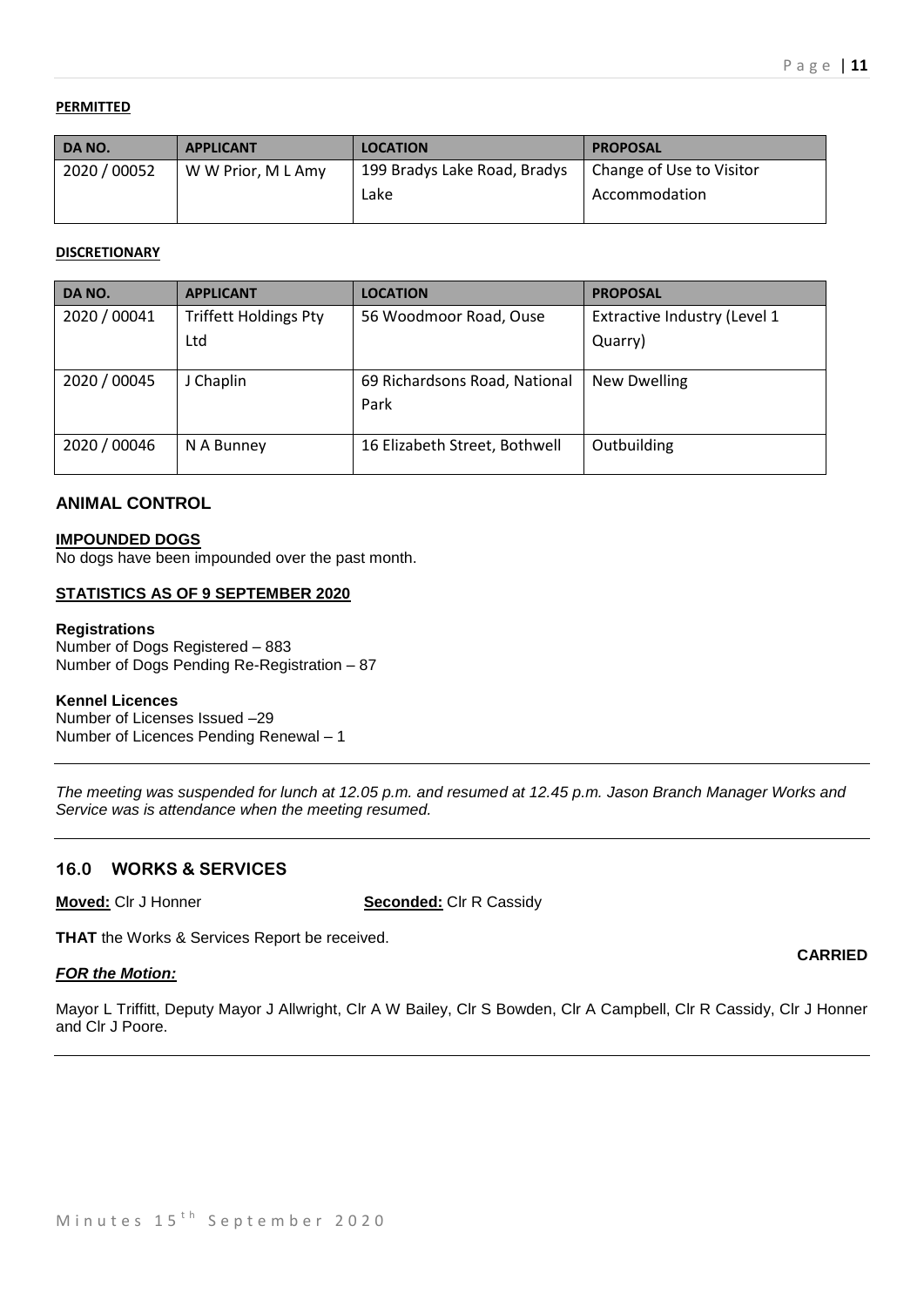#### **16.1 WADDAMANA ROAD FLOODING DAMAGE**

*Moved***:** Clr R Cassidy **Seconded**: Clr A W Bailey

**THAT** Council cover the cost of the repairs to the flood damage that occurred during the June rain event, and that Councils Works and Service Manager continue to liaise with Goldwind for any contribution towards the road repairs.

#### *FOR the Motion:*

Mayor L Triffitt, Deputy Mayor J Allwright, Clr A W Bailey, Clr S Bowden, Clr A Campbell, Clr R Cassidy, Clr J Honner and Clr J Poore.

### **16.2 HAMILTON TOWNSHIP SIGN**

*Moved***:** Clr J Poore *Seconded*: Clr R Cassidy

**THAT** Works and Services Manager liaise with Mrs Madden to choose the colour for the painting of the sign.

#### *FOR the Motion:*

Mayor L Triffitt, Deputy Mayor J Allwright, Clr A W Bailey, Clr S Bowden, Clr A Campbell, Clr R Cassidy, Clr J Honner and Clr J Poore.

### **16.3 WORKS TO REPAIR DEFECTS ON HOLLOW TREE ROAD**

*Moved:* Clr A W Bailey **Seconded:** Clr R Cassidy

**THAT** Council allocates the \$45,000 from reserves to repair the defects on Hollow Tree Road and the Works and Services Manager accept the lowest quote received.

#### *FOR the Motion:*

Mayor L Triffitt, Deputy Mayor J Allwright, Clr A W Bailey, Clr S Bowden, Clr A Campbell, Clr R Cassidy, Clr J Honner and Clr J Poore.

#### **16.4 CLYDE RIVER HAMILTON FOOT BRIDGE**

*Moved***:** Clr J Poore *Seconded*: Clr S Bowden

**THAT** Council defer the recommendation and write to the Minister requesting assistance for a 'public walkway' that currently imposes a safety hazard over the Clyde River at Hamilton.

**CARRIED**

#### *FOR the Motion:*

Mayor L Triffitt, Deputy Mayor J Allwright, Clr A W Bailey, Clr S Bowden, Clr A Campbell, Clr R Cassidy, Clr J Honner and Clr J Poore.

*Jason Branch Manager Works and Service left the meeting at 1.15 p.m.*

#### **CARRIED**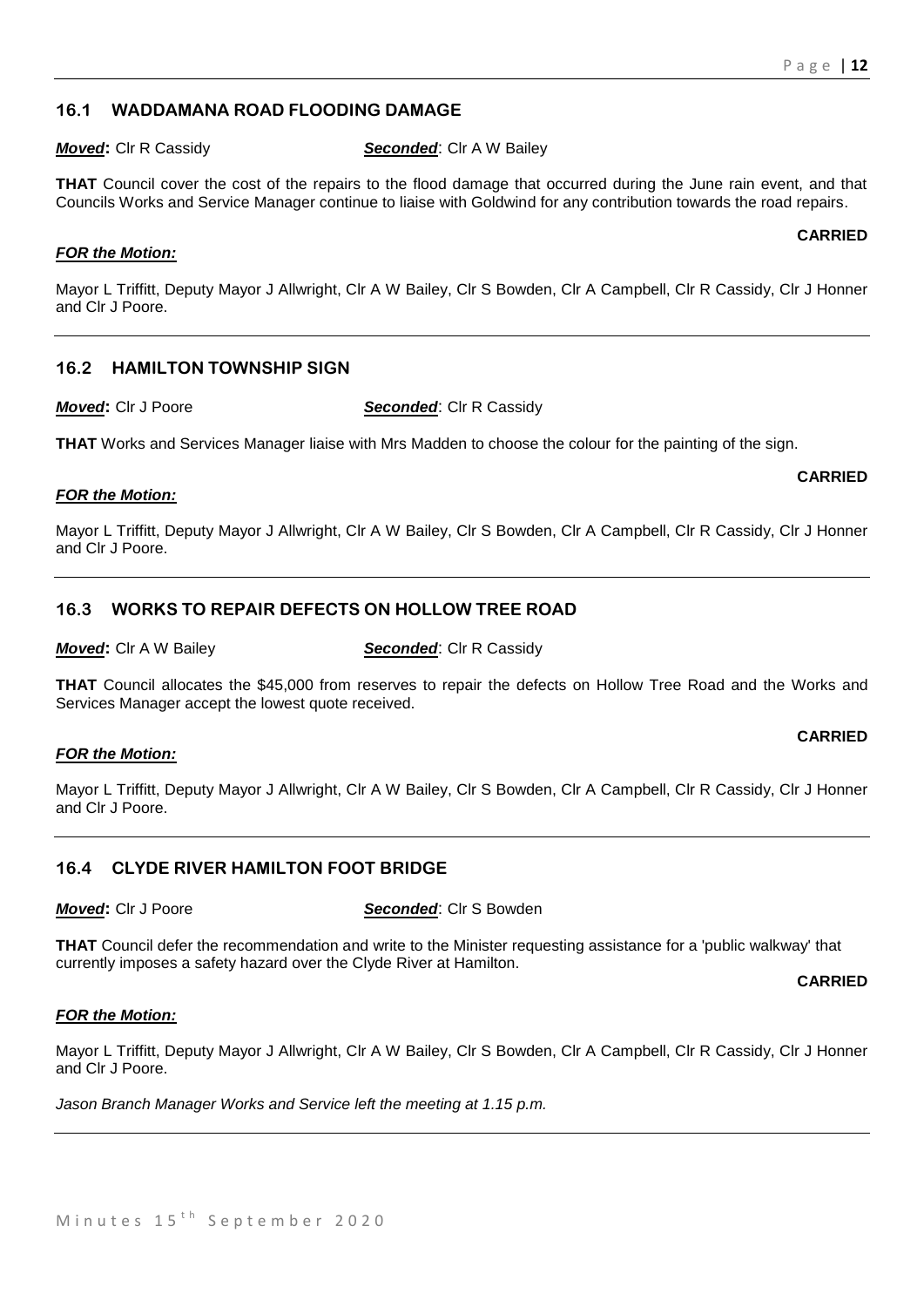### **17.0 ADMINISTRATION**

#### **17.1 REQUEST FOR RATES REMISSION**

*Moved***:** Clr J Poore *Seconded*: Clr A Campbell

**CARRIED**

**THAT** Council change the current garbage charges to the standard domestic rate of \$263.00 for property 01-0805- 03694.

#### *FOR the Motion:*

Mayor L Triffitt, Deputy Mayor J Allwright, Clr A W Bailey, Clr S Bowden, Clr A Campbell, Clr R Cassidy, Clr J Honner and Clr J Poore.

### **17.2 REVIEW OF TASMANIAN'S LOCAL GOVERNMENT LEGISLATION FRAMEWORK**

#### **Noted**

#### **17.3 REQUEST FOR RATES REMISSION**

*Moved***:** Clr R Cassidy *Seconded*: Clr J Honner

**THAT** Council remit the rates on property 04-0017-03967 for the amount of \$528.17.

#### *FOR the Motion:*

Mayor L Triffitt, Deputy Mayor J Allwright, Clr A W Bailey, Clr S Bowden, Clr A Campbell, Clr R Cassidy, Clr J Honner and Clr J Poore.

#### **17.4 REQUEST FOR RATES REMISSION**

*Moved***:** Clr J Honner *Seconded*: Clr J Poore

**THAT** Council remit 50% of the General Rate \$204.71 and the Solid Waste Charge \$160.00 which is a total remission of \$364.71 for property 01-0805-02805.

**CARRIED**

**CARRIED**

#### *FOR the Motion:*

Mayor L Triffitt, Deputy Mayor J Allwright, Clr A W Bailey, Clr S Bowden, Clr A Campbell, Clr R Cassidy, Clr J Honner and Clr J Poore.

### **17.5 BUSHFIRE RECOVERY GRANTS FOR PRIMARY PRODUCERS**

#### **Noted**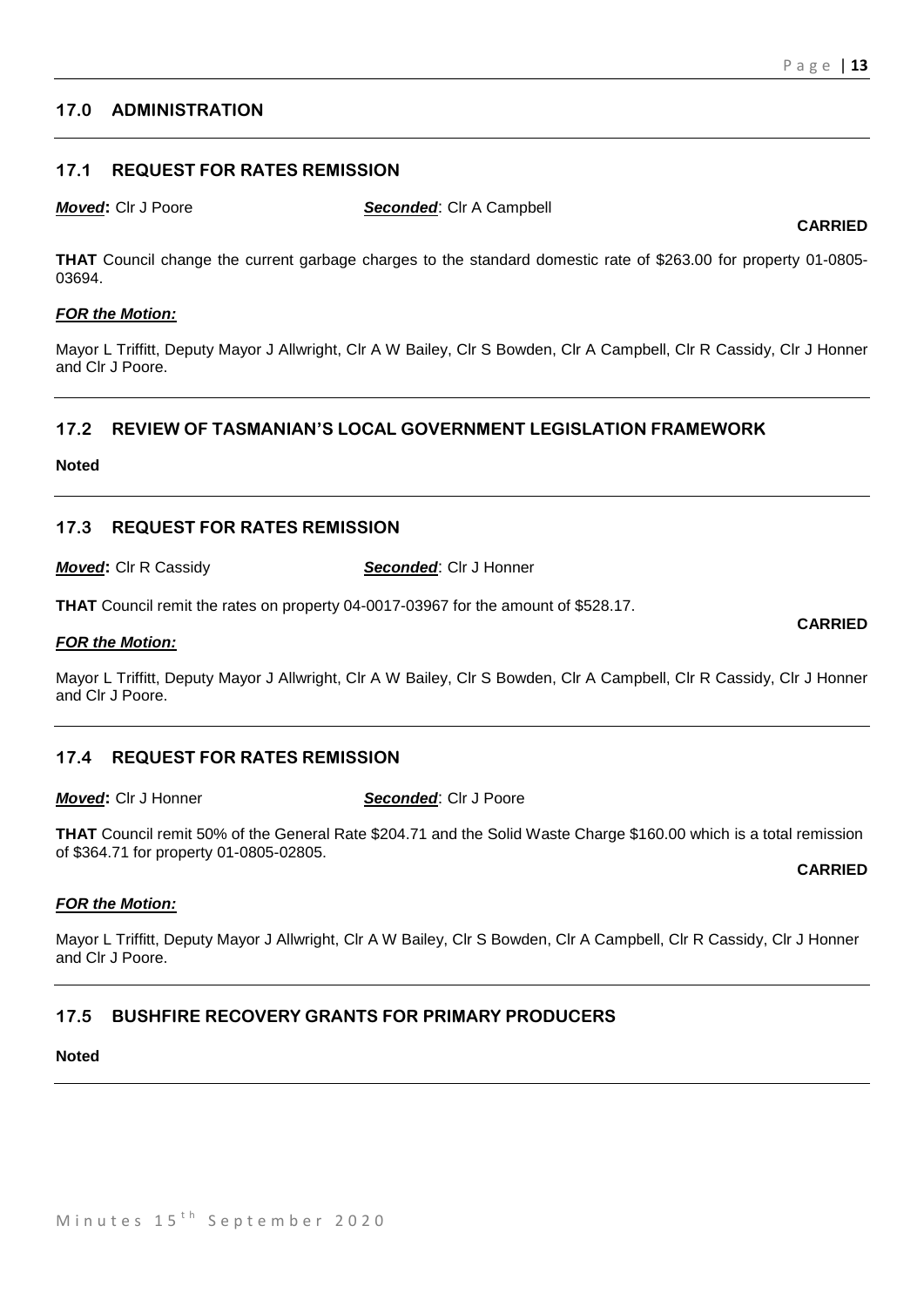# **17.6 REGIONAL TOURISM BUSHFIRE RECOVERY GRANTS**

*Moved***:** Clr R Cassidy *Seconded*: Clr J Poore

**THAT** Council consider what type of projects they would like to apply for under the Stream 1 of the Regional Tourism Bushfire Recovery (RTBR) grants program.

# *FOR the Motion:*

Mayor L Triffitt, Deputy Mayor J Allwright, Clr A W Bailey, Clr S Bowden, Clr A Campbell, Clr R Cassidy, Clr J Honner and Clr J Poore.

# **17.7 THE MERCURY TASMANIAN TOURISM RELIEF OFFER**

*Moved***:** Clr R Cassidy *Seconded*: Clr J Honner

**THAT** Council allocated \$5,000 for a graphic designer and advertising in the Mercury.

# *FOR the Motion:*

Mayor L Triffitt, Deputy Mayor J Allwright, Clr A W Bailey, Clr S Bowden, Clr A Campbell, Clr R Cassidy, Clr J Honner and Clr J Poore.

# **17.8 FEASIBILITY STUDY FOR THE GREAT LAKE TRAIL**

**Noted**

# **17.9 REQUEST FROM BAPTCARE - ANTI-POVERTY WEEK**

*Moved***:** Cir A Campbell **Seconded:** Cir R Cassidy

**THAT** Council support Anti-Poverty Week by approving a donation of \$500.00.

### *FOR the Motion:*

Mayor L Triffitt, Deputy Mayor J Allwright, Clr A W Bailey, Clr S Bowden, Clr A Campbell, Clr R Cassidy, Clr J Honner and Clr J Poore.

# **17.10 ROYAL COMMISSION INTO BUSHFIRES "INTERIM OBSERVATIONS"**

### **Noted**

#### **CARRIED**

**CARRIED**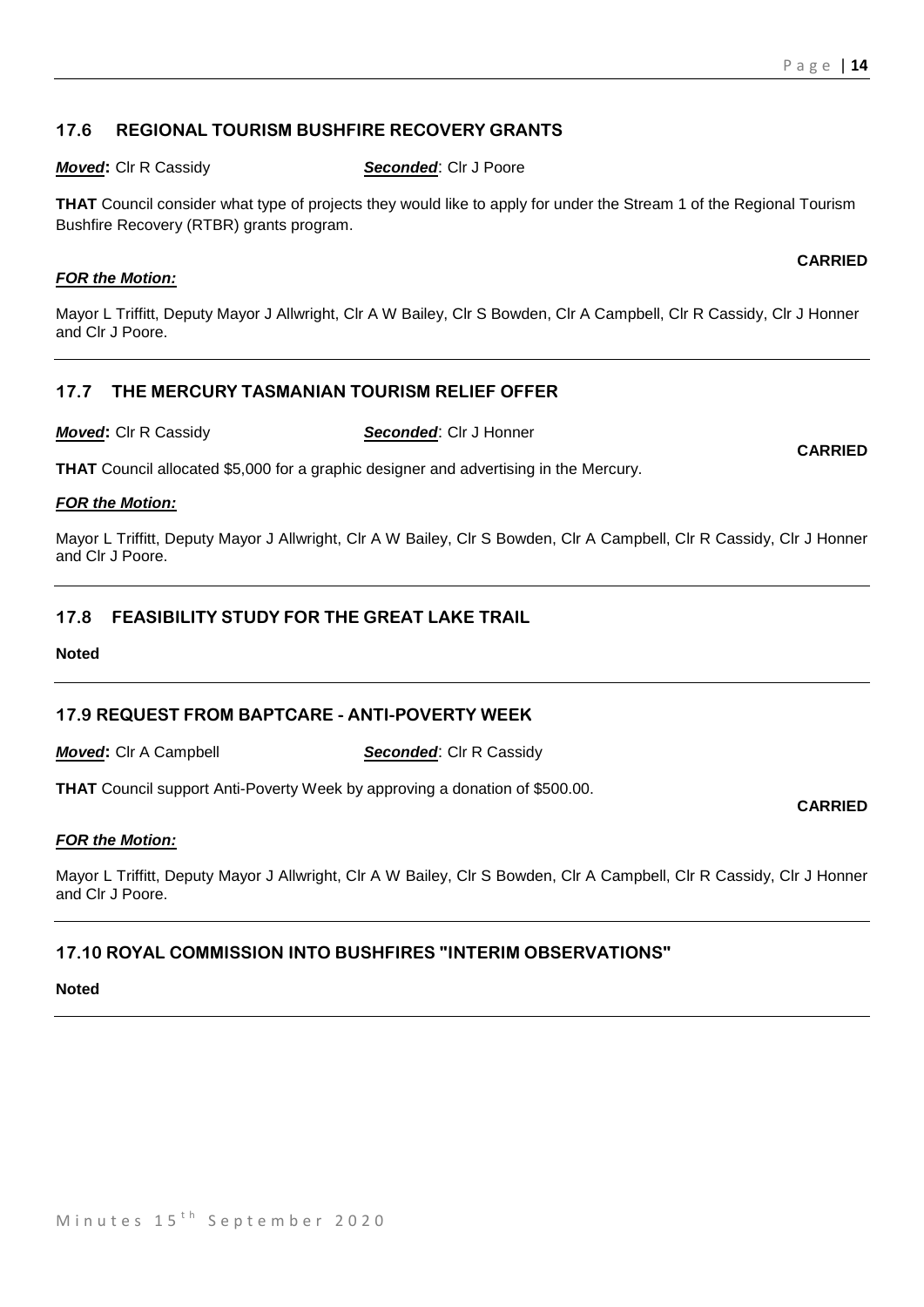# **17.11 ELECTRIC VEHICLE CHARGER AT OUSE**

#### *Moved***:** Clr J Honner *Seconded*: Clr J Poore

That Council support the installation of an electric vehicle charger at Ouse subject to any development application requirements.

#### **CARRIED**

#### *FOR the Motion:*

Mayor L Triffitt, Deputy Mayor J Allwright, Clr A W Bailey, Clr S Bowden, Clr A Campbell, Clr R Cassidy, Clr J Honner and Clr J Poore.

# **17.12 COUNCIL REPRESENTATIVE HATCH**

*Moved***:** Clr R Cassidy **Seconded:** Clr A W Bailey

**THAT** Clr Anita Campbell be appointed as Council's representative on the Health Action Team Central Highlands (HATCH) Committee with Clr Julie Honner as proxy.

**CARRIED**

#### *FOR the Motion:*

Mayor L Triffitt, Deputy Mayor J Allwright, Clr A W Bailey, Clr S Bowden, Clr A Campbell, Clr R Cassidy, Clr J Honner and Clr J Poore.

#### **17.13 ANNUAL END OF SCHOOL AWARDS**

*Moved***:** Clr J Poore *Seconded*: Clr J Honner

**THAT** Council make the following end of year awards:

- New Norfolk High School Central Highlands Continuing Education Bursary \$300
- Bothwell District High School Central Highlands Continuing Education Bursary \$300
- Glenora District High School Central Highlands Continuing Education Bursary \$300
- Ouse District Primary School Central Highlands Continuing Education Bursary \$300
- Westerway Primary School Central Highlands Continuing Education Bursary \$300
- Westerway Primary School Citizenship Award \$50
- Glenora District High School Citizenship Award \$50
- Ouse District Primary School Primary Value Award 2 Awards of \$50 each
- Bothwell District High School Primary Citizen Award \$50
- Bothwell District High School Primary Encouragement Award \$50

#### *FOR the Motion:*

**CARRIED**

Mayor L Triffitt, Deputy Mayor J Allwright, Clr A W Bailey, Clr S Bowden, Clr A Campbell, Clr R Cassidy, Clr J Honner and Clr J Poore.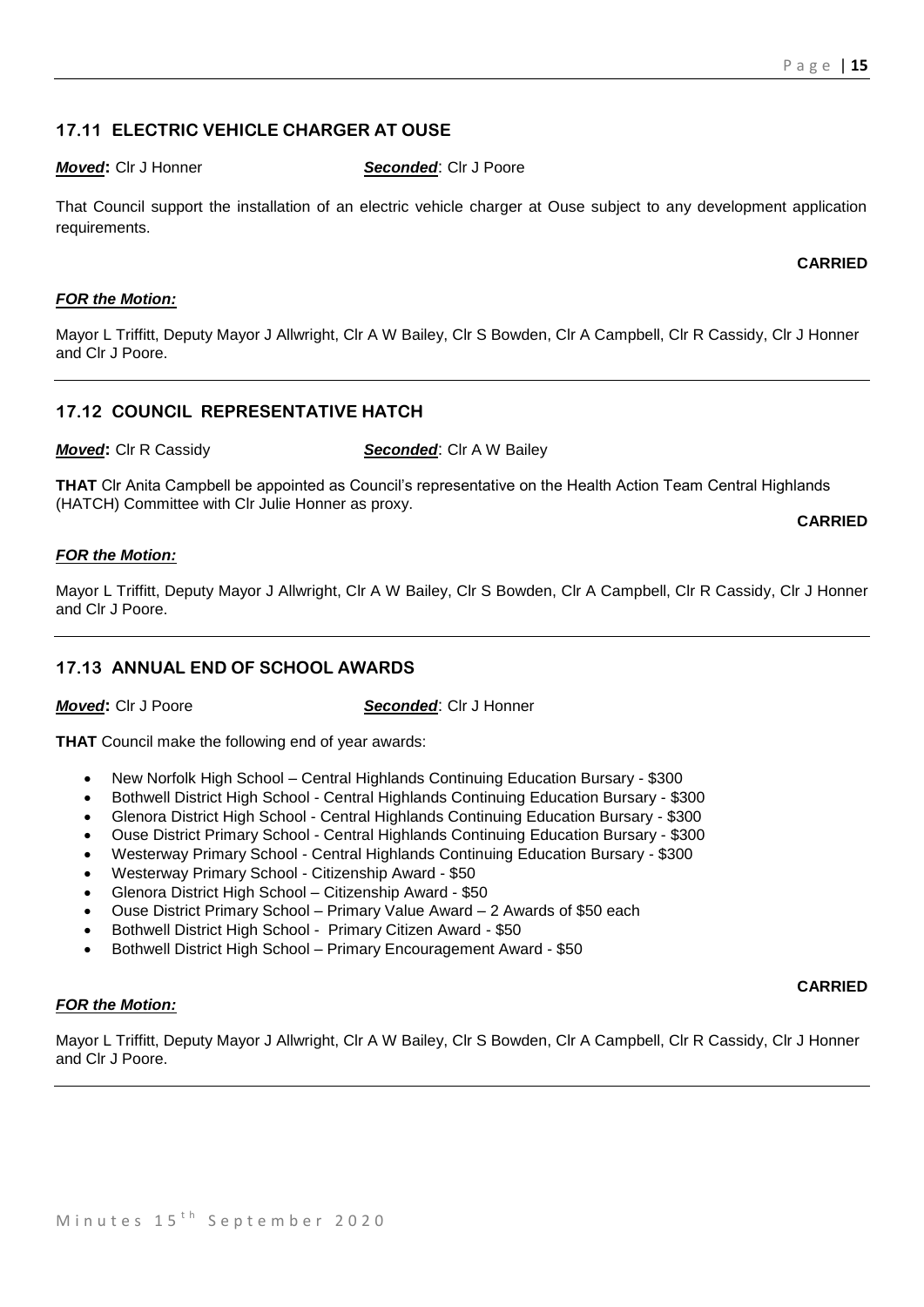### **17.14 AUDIT PANEL ANNUAL REPORT TO COUNCIL**

*Moved:* Deputy Mayor J Allwright **Seconded:** Clr J Poore

**THAT** Council receive and note the contents of the Central Highlands Council Audit Panel Annual Report to 30 June 2020.

#### *FOR the Motion:*

Mayor L Triffitt, Deputy Mayor J Allwright, Clr A W Bailey, Clr S Bowden, Clr A Campbell, Clr R Cassidy, Clr J Honner and Clr J Poore.

#### **17.15 CODE OF CONDUCT PANEL DETERMINATION REPORT**

*Moved***:** Cir J Honner **Seconded**: Cir A W Bailey

**THAT** in accordance with Section 28ZK (4) of the Local Government Act 1993 Council resolve to receive and note the Code of Conduct Panel Determination Report.

#### *FOR the Motion:*

Mayor L Triffitt, Deputy Mayor J Allwright, Clr A W Bailey, Clr S Bowden, Clr A Campbell, Clr R Cassidy, Clr J Honner and Clr J Poore.

#### **17.16 TASMANIAN RECREATIONAL SEA FISHING STRATEGY**

*Moved***:** Cir A Campbell *Seconded*: Cir S Bowden

**THAT** any feedback on the Discussion Paper – Towards a 10 Year Vision for Recreational Sea Fishing in Tasmania be provided to the General Manager by Friday the 16 October 2020 so that a submission can lodge by the COB on the 23 October 2020.

**CARRIED**

**CARRIED**

#### *FOR the Motion:*

Mayor L Triffitt, Deputy Mayor J Allwright, Clr A W Bailey, Clr S Bowden, Clr A Campbell, Clr R Cassidy, Clr J Honner and Clr J Poore.

#### **17.17 FIFTH SOCIAL AND ECONOMIC IMPACT STUDY OF GAMBLING IN TASMANIA**

#### *Moved***: CIr J Honner <b>Seconded**: CIr R Cassidy

**THAT** any feedback on the Discussion Paper – Fifth Social and Economic Impact Study of Gambling in Tasmania be provided to the General Manager by Friday the 9 October 2020 so that a submission can lodge by the COB on the 16 October 2020.

**CARRIED**

#### *FOR the Motion:*

Mayor L Triffitt, Deputy Mayor J Allwright, Clr A W Bailey, Clr S Bowden, Clr A Campbell, Clr R Cassidy, Clr J Honner and Clr J Poore.